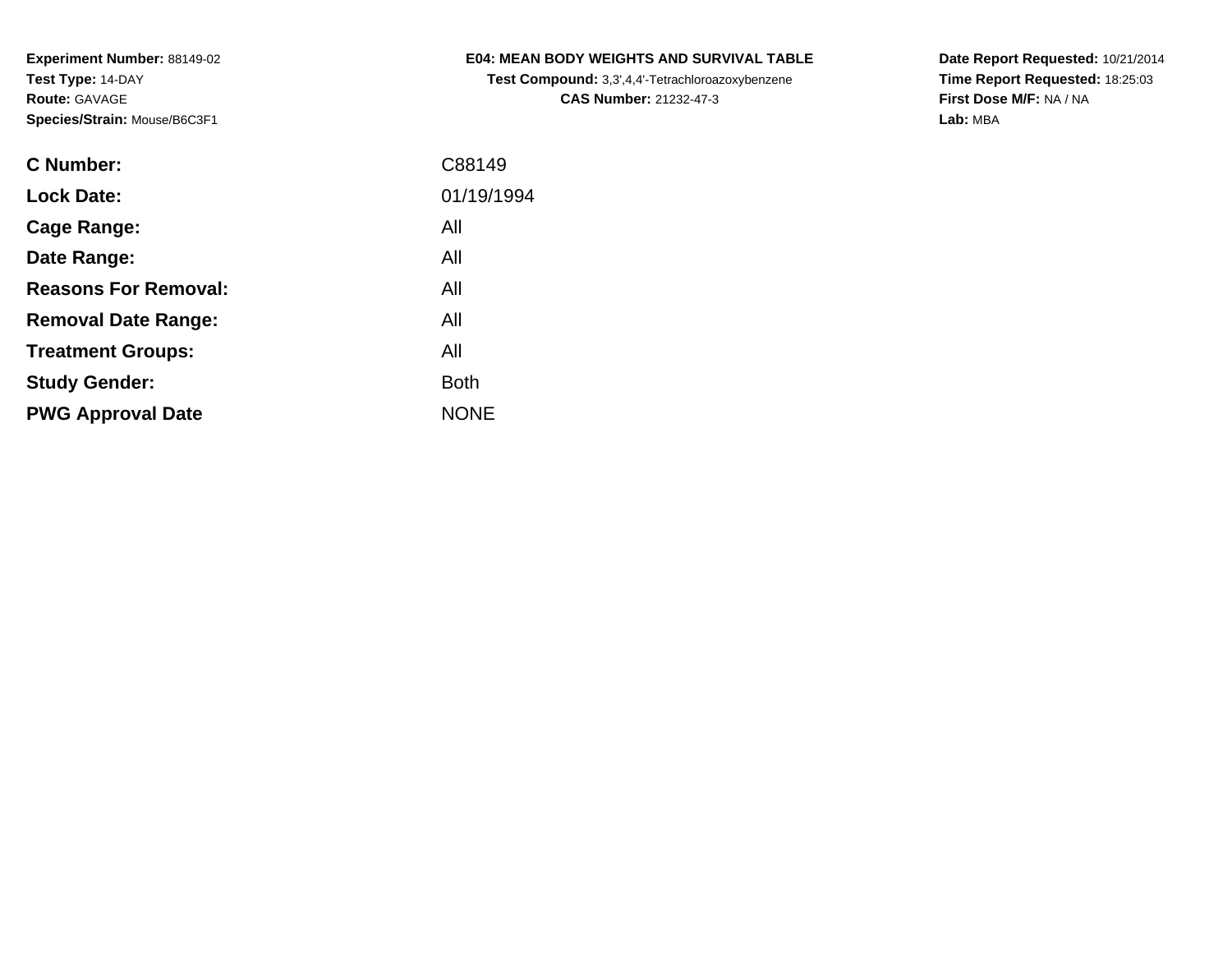### **E04: MEAN BODY WEIGHTS AND SURVIVAL TABLE**

**Test Compound:** 3,3',4,4'-Tetrachloroazoxybenzene

**CAS Number:** 21232-47-3

**Date Report Requested:** 10/21/2014**Time Report Requested:** 18:25:03**First Dose M/F:** NA / NA**Lab:** MBA

#### **MALE**

| <b>DAY</b>                | 0 MG/KG |   |       | 1 MG/KG     |   |       | <b>MG/KG</b><br>3.2 |   |      | 10 MG/KG            |   |
|---------------------------|---------|---|-------|-------------|---|-------|---------------------|---|------|---------------------|---|
|                           | WT(g)   | N | WT(g) | % OF CNTL N |   | WT(g) | % OF CNTL N         |   |      | $WT(g)$ % OF CNTL N |   |
|                           | 23.6    | 5 | 23.5  | 99.7        | 5 | 23.8  | 101.2               | 5 | 23.8 | 100.8               | 5 |
| 8                         | 24.7    | 5 | 24.8  | 100.5       | 5 | 24.4  | 98.9                | 5 | 24.7 | 100.1               |   |
| 17                        | 25.4    | 5 | 26.2  |             |   | 25.7  |                     | 5 | 25.9 |                     |   |
| <b>TERM</b><br><b>SAC</b> | 25.4    | 5 | 26.2  | 103.4       | 5 | 25.7  | 101.4               | 5 | 25.9 | 102.2               |   |

(I) INTERIM SACRIFICE OCCURRED BETWEEN THIS DAY AND THE PREVIOUS SCHEDULED WEIGHT DAY(\*) THE NUMBER OF ANIMALS WEIGHED ON THIS DAY IS LESS THAN THE NUMBER OF ANIMALS SURVIVING.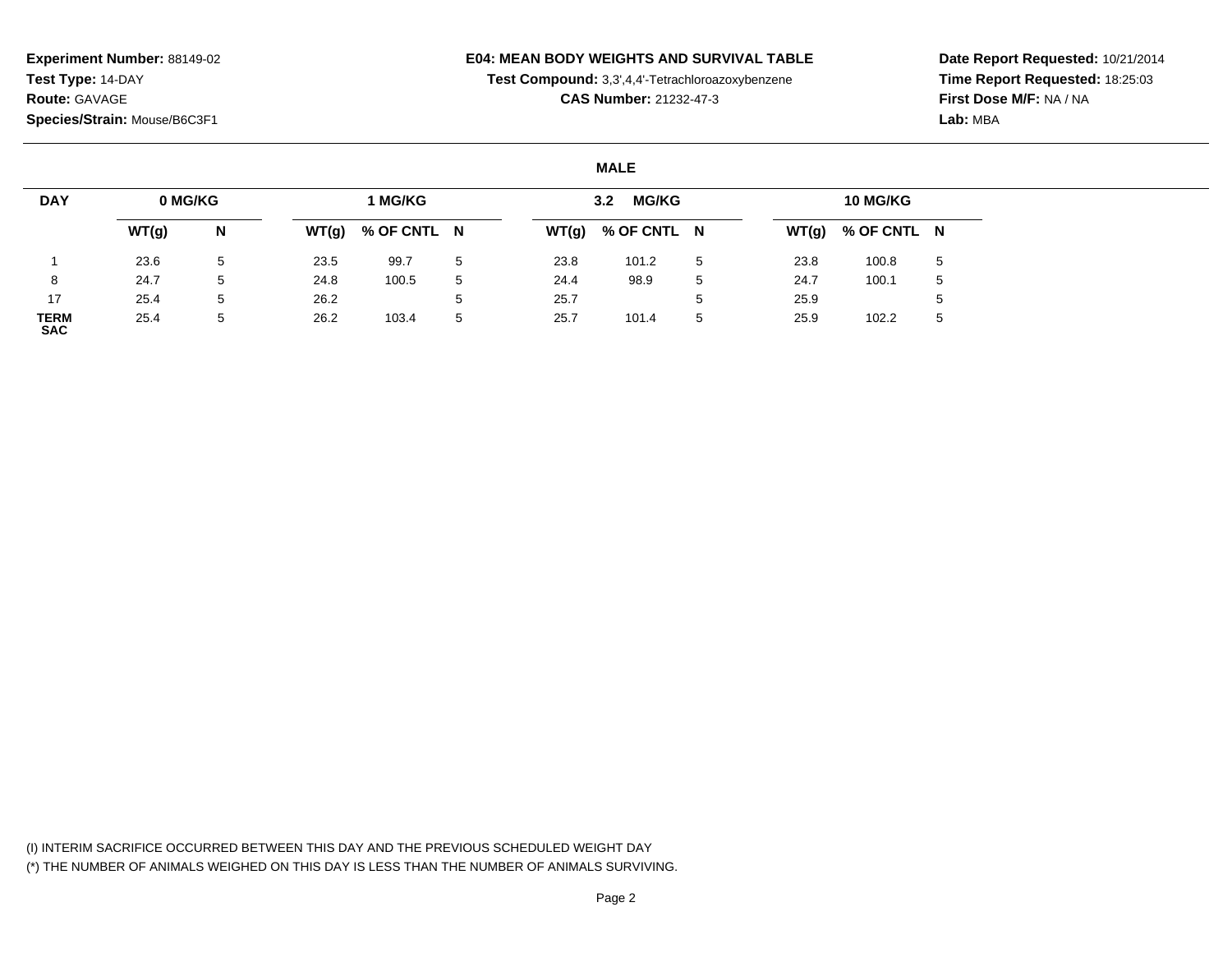### **E04: MEAN BODY WEIGHTS AND SURVIVAL TABLE**

**Test Compound:** 3,3',4,4'-Tetrachloroazoxybenzene

**CAS Number:** 21232-47-3

**Date Report Requested:** 10/21/2014**Time Report Requested:** 18:25:03**First Dose M/F:** NA / NA**Lab:** MBA

#### **MALE**

| <b>DAY</b>          |      | 32 MG/KG            |   |      | <b>MG/KG</b><br>100 |              |
|---------------------|------|---------------------|---|------|---------------------|--------------|
|                     |      | $WT(g)$ % OF CNTL N |   |      | $WT(g)$ % OF CNTL N |              |
|                     | 23.6 | 100.0               | 5 | 23.6 | 100.2               | 5            |
| 8                   | 24.6 | 99.6                | 5 | 24.9 | 100.8               | 5            |
| 17                  | 26.1 |                     | 5 | 26.6 |                     | <sub>5</sub> |
| <b>TERM<br/>SAC</b> | 26.1 | 102.8               | 5 | 26.6 | 104.7               | 5            |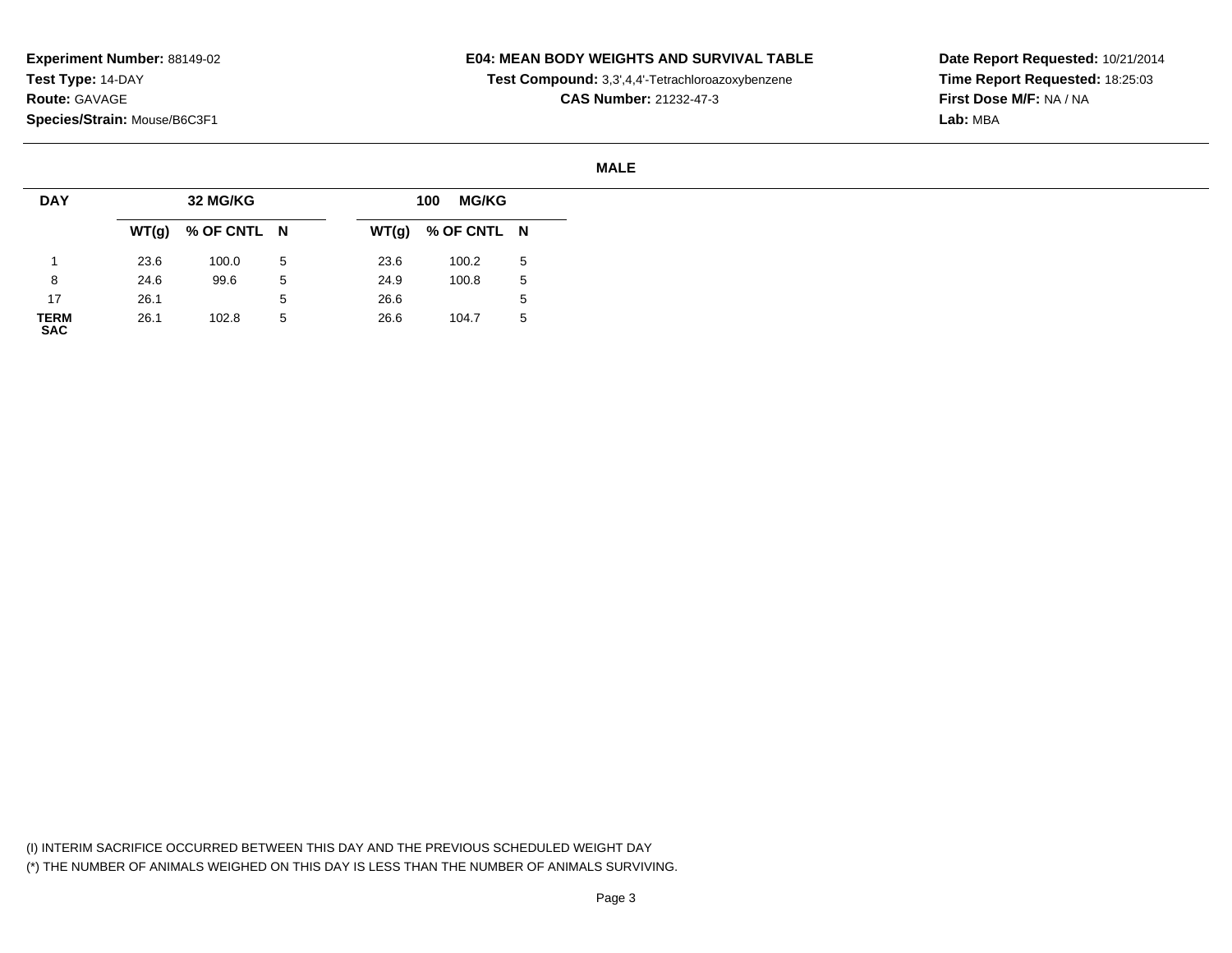## **E04: MEAN BODY WEIGHTS AND SURVIVAL TABLE**

**Test Compound:** 3,3',4,4'-Tetrachloroazoxybenzene**CAS Number:** 21232-47-3

\*\*\*END OF MALE DATA\*\*\*

**Date Report Requested:** 10/21/2014**Time Report Requested:** 18:25:03**First Dose M/F:** NA / NA**Lab:** MBA

(I) INTERIM SACRIFICE OCCURRED BETWEEN THIS DAY AND THE PREVIOUS SCHEDULED WEIGHT DAY(\*) THE NUMBER OF ANIMALS WEIGHED ON THIS DAY IS LESS THAN THE NUMBER OF ANIMALS SURVIVING.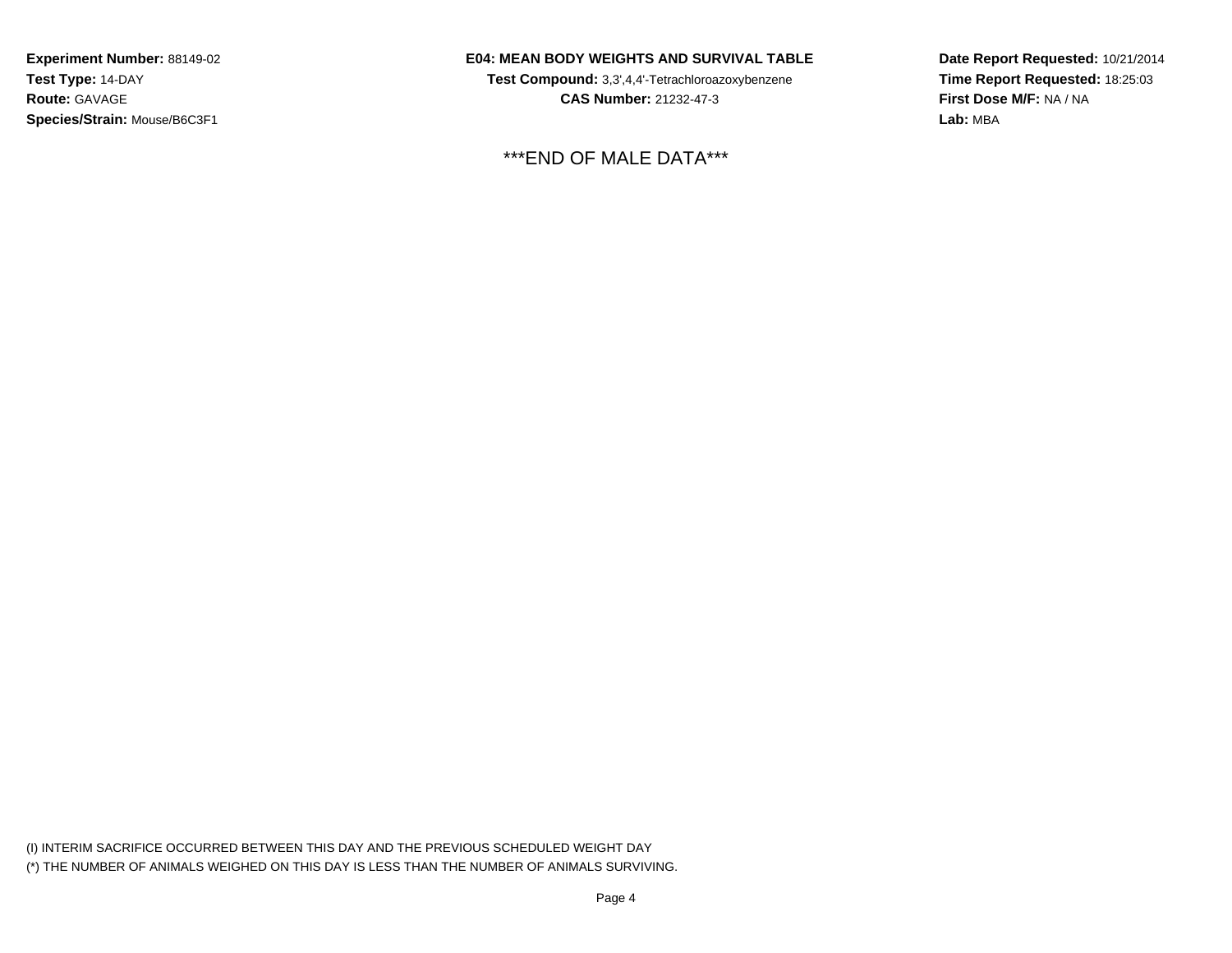### **E04: MEAN BODY WEIGHTS AND SURVIVAL TABLE**

**Test Compound:** 3,3',4,4'-Tetrachloroazoxybenzene

**CAS Number:** 21232-47-3

**Date Report Requested:** 10/21/2014**Time Report Requested:** 18:25:03**First Dose M/F:** NA / NA**Lab:** MBA

#### **FEMALE**

| <b>DAY</b>                | 0 MG/KG |   |       | 1 MG/KG     |             |       | <b>MG/KG</b><br>3.2 <sub>2</sub> |    |      | 10 MG/KG            |   |
|---------------------------|---------|---|-------|-------------|-------------|-------|----------------------------------|----|------|---------------------|---|
|                           | WT(g)   | N | WT(g) | % OF CNTL N |             | WT(g) | % OF CNTL N                      |    |      | $WT(g)$ % OF CNTL N |   |
|                           | 19.3    | 5 | 18.6  | 96.2        | 5           | 18.8  | 97.4                             | -5 | 18.7 | 97.0                | 5 |
|                           | 19.4    | 5 | 19.4  | 100.0       | 5           | 19.1  | 98.5                             | 5  | 18.8 | 96.9                | 5 |
| 17                        | 20.3    | 5 | 20.6  |             | $5^{\circ}$ | 20.4  |                                  |    | 20.5 |                     | 5 |
| <b>TERM</b><br><b>SAC</b> | 20.3    | 5 | 20.6  | 101.3       | 5           | 20.4  | 100.6                            | 5  | 20.5 | 100.8               | 5 |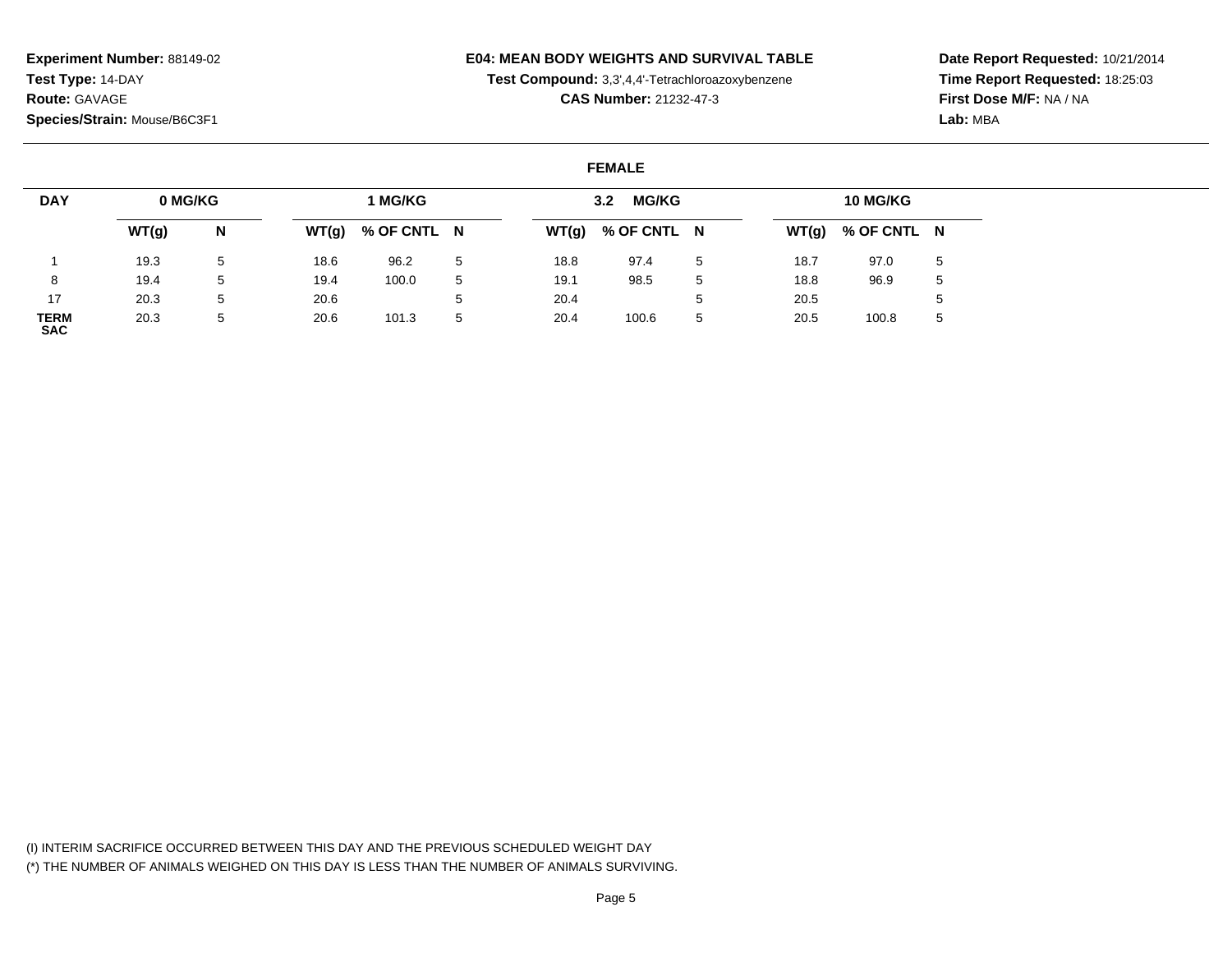### **E04: MEAN BODY WEIGHTS AND SURVIVAL TABLE**

**Test Compound:** 3,3',4,4'-Tetrachloroazoxybenzene

**CAS Number:** 21232-47-3

**Date Report Requested:** 10/21/2014**Time Report Requested:** 18:25:03**First Dose M/F:** NA / NA**Lab:** MBA

#### **FEMALE**

| <b>DAY</b>          |      | 32 MG/KG            |   |       | <b>MG/KG</b><br>100 |   |
|---------------------|------|---------------------|---|-------|---------------------|---|
|                     |      | $WT(g)$ % OF CNTL N |   | WT(g) | % OF CNTL N         |   |
|                     | 19.3 | 99.8                | 5 | 18.5  | 95.5                | 5 |
| 8                   | 18.7 | 96.5                | 5 | 19.2  | 98.9                | 5 |
| 17                  | 20.4 |                     | 5 | 20.2  |                     | 5 |
| <b>TERM<br/>SAC</b> | 20.4 | 100.3               | 5 | 20.2  | 99.4                | 5 |